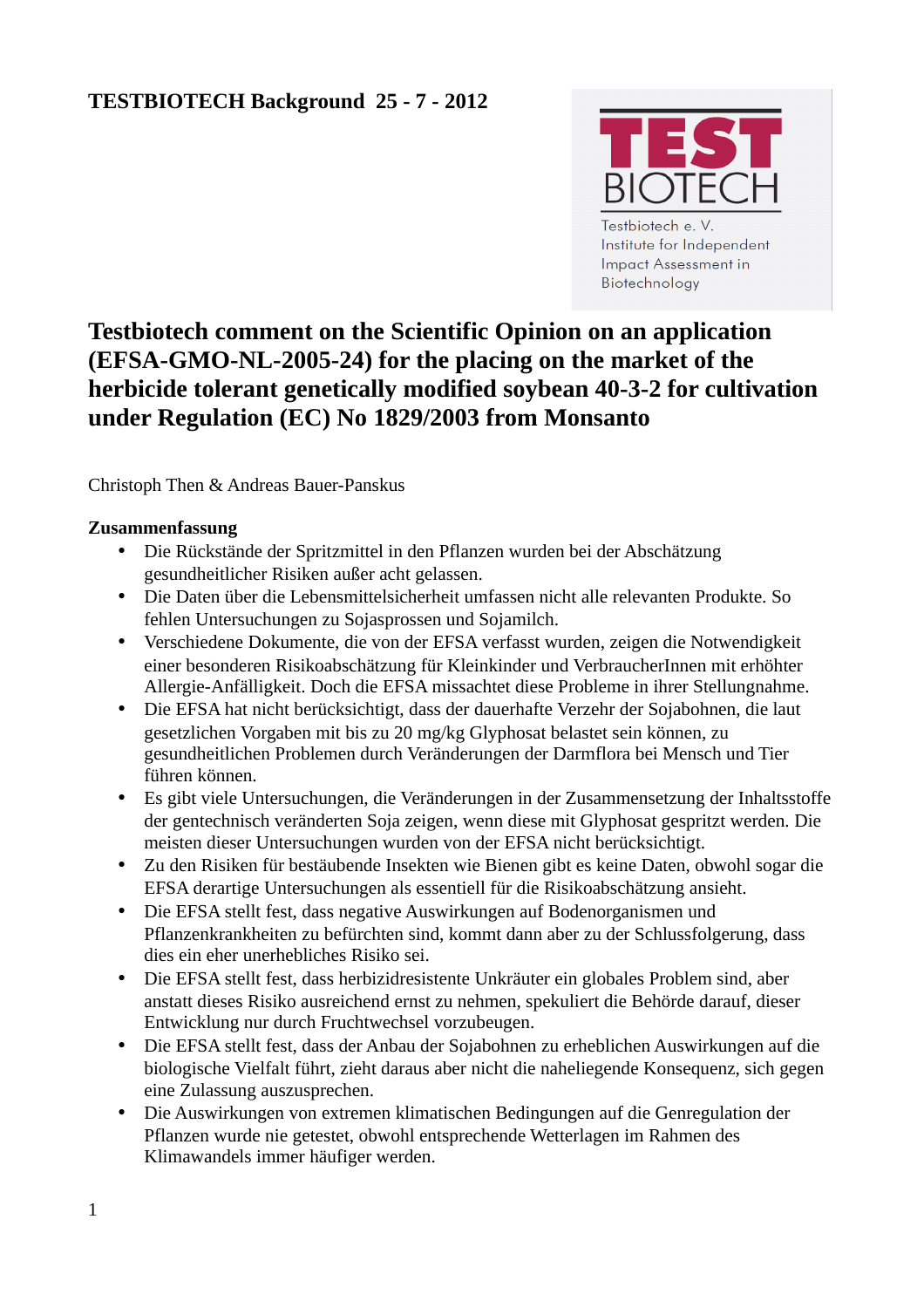# **Summary**

Some points criticised by Testbiotech are:

- The functional stability of the gene construct was never tested under extreme climate conditions such as drought and flooding which are likely to occur more often under the ongoing climate change.
- Many investigations show changes in the plants' composition after spraying with glyphosate. But most of these studies were not assessed by EFSA.
- The data concerning food safety of the processed food and feed do not cover all relevant products. For example, data on products such as soybean sprouts prepared from soybeans and soybean milk are missing.
- Residues from spraying and potential health effects that those compounds might cause were completely left out of EFSA risk assessment.
- EFSA overlooked that permanent ingestion of the soybeans that can show up to 20 mg/kg of residues from spraying (as allowed by pesticide legislation) might affect microbial flora in the gut of consumers or farm animals.
- Several documents produced by EFSA emphasise the need for specific risk assessment of genetically engineered plants in regard to infants and other groups of consumers more susceptible to allergic reactions. However, in its opinion, EFSA has disregarded this problem completely.
- No data are available for risks of pollinators such as honey bees, which even EFSA considers an essential part of environmental risk assessment.
- EFSA acknowledges that negative effects on soil organisms and plant diseases have to be expected, but then comes to the contrary conclusion that these effects are of only minor relevance.
- EFSA acknowledges that the increase of glyphosate resistant weed is a problem on global scale, but instead of taking the risk seriously, EFSA assumes that these effects can be avoided by crop rotation.
- EFSA states that cultivation of the soybeans can cause severe harm to biodiversity, but at the same time omits evidence that the cultivation of glyphosate tolerant plants is already endangering populations of protected butterfly species in the US.

# **1. Molecular characterisation**

The expression of the gene construct and the functional stability of the gene construct were not tested under extreme climate conditions such as drought and flooding which are likely to occur under the ongoing climate change. Investigations under controlled environmental conditions are necessary to determine the actual range of variation and to identify relevant impact factors.

Further, the effects of the additional genes (and non-functional sequences) on the activity of the plants´ genome and the plants´ metabolism should have been investigated using methods such as metabolic profiling. EFSA did not evaluate existing publications.

The methods for measuring the content of the additional protein in the parts of the plants were not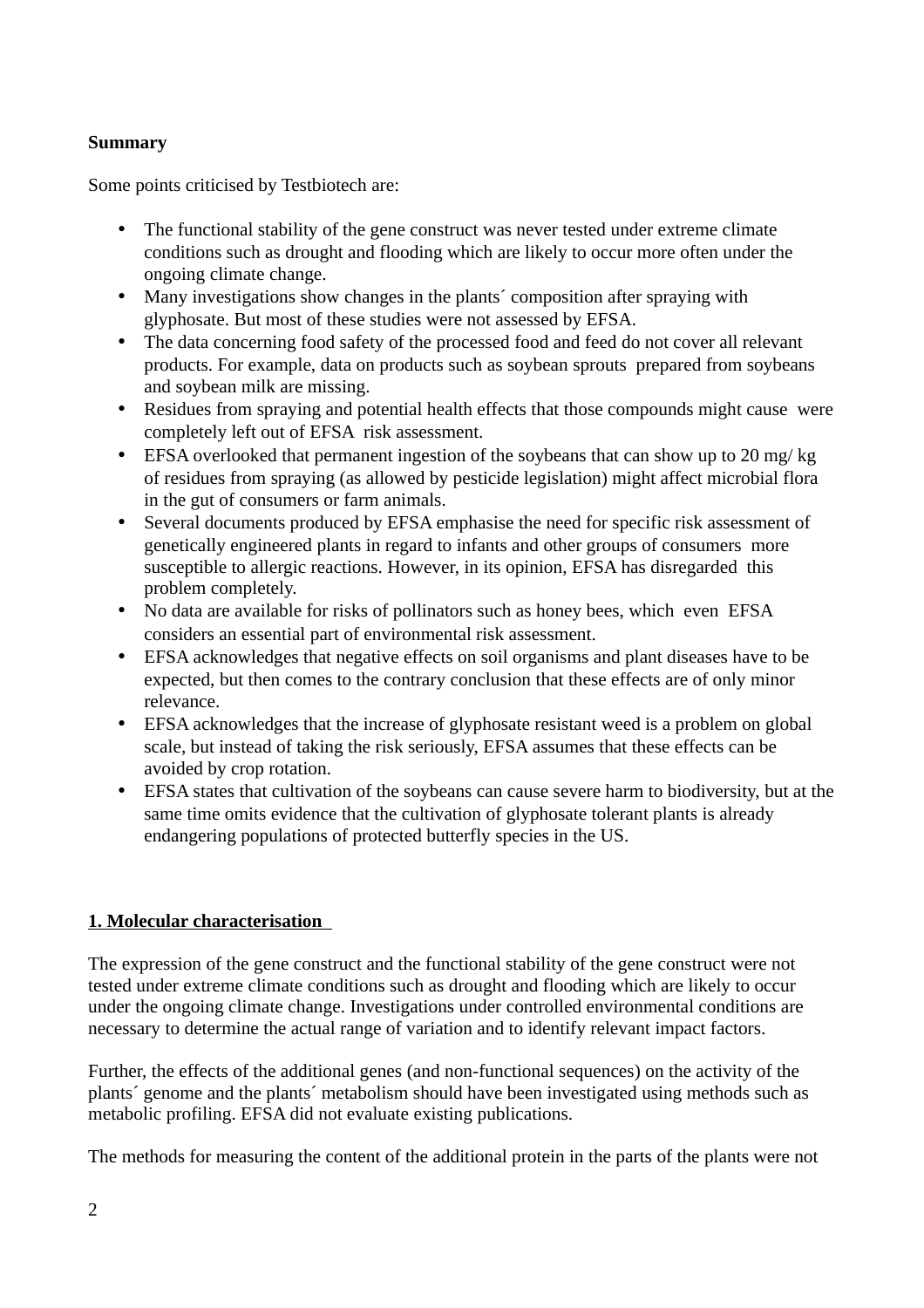evaluated by independent laboratories. It was not shown that the data presented by Monsanto are reliable.

## **2. Comparative assessment (for compositional analysis and agronomic traits and GM phenotype)**

The data provided by Monsanto show some significant differences between the genetically engineered soybeans and their conventional counterparts in composition and agronomic performance. For example, a considerable yield suppression seems to be associated with the introduced trait (Elmore et al. 2001). These differences have been declared non-relevant by referring to historical data from the ILSI Database which is known to be unreliable. Instead of using these historical data, the actual differences should have been investigated further under various defined environmental conditions, and using methods such as metabolic profiling.

Much more data would be also be needed from the receiving environment – the only available field data from EU countries were generated in 2005 in Romania.

EFSA did not assess a whole range of publications (see below) providing evidence of changes in compositional analysis after spraying the genetically engineered crops with glyphosate. Most of these studies were not even mentioned by EFSA. Some of the studies point to a change in fatty acid content and composition as well as in levels of micronutrients – changes that might impact the quality of food derived from RR soy.

Overall, there is no scientific basis for claiming substantial equivalence of the Soy. By not assessing the existing data correctly, further steps in risk assessment based on the assumption of substantial equivalence are necessarily flawed.

#### **References:**

Barbosa, H.S., Arruda, S.C.C., Azevedo, R.A., Arruda, M.A.Z. (2012) New insights on proteomics of transgenic soybean seeds: evaluation of differential expressions of enzymes and proteins. Anal Bioanal Chem, 402: 299-314.

Bellaloui, N.; Zablotowicz, R. M.; Reddy, K. N.; Abel, C. A. (2008) Nitrogen metabolism and seed composition as influenced by glyphosate application in glyphosate-resistant soybean. J. Agric. Food Chem., 56, 2765–2772.

Bellaloui, N., Reddy, K.N., Zablotowicz, R.M., Abbas, H.K., Abel, C.A. (2009a) Effects of glyphosate on seed iron and root ferric (III) reductase in soybean cultivars. J Agric Food Chem, 57, 9569–9574.

Bellaloui, N., Abbas, H.K., Gillen, A.M. and Abel, C.A. (2009b) Effect of glyphosate-boron application on seed composition and nitrogen metabolism in glyphosate-resistant soybean. Journal of Agriculture and Food Chemistry, 57: 9050-9056.

Bott, S., Tesfamariam, T., Candan, H., Cakmak, I., Römheld, V., Neumann, G. (2008): Glyphosateinduced impairment of plant growth and micronutrient status in glyphosate-resistant soybean (Glycine max L.). Plant Soil 312, 185–194.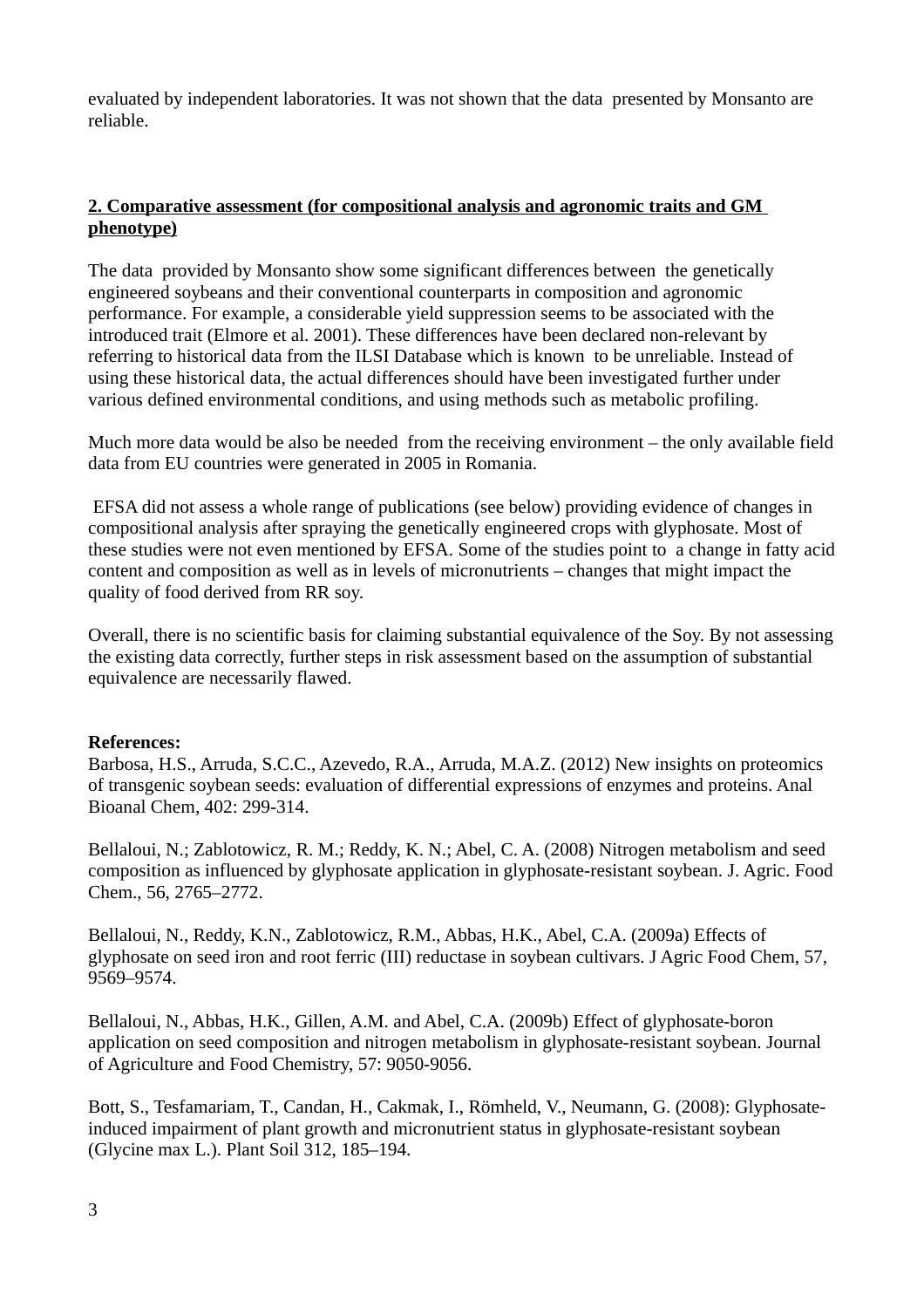Duke, S.O.; Rimando, A.M.; Pace, P.F.; Reddy, K.N.; Smeda, R. J. (2003) Isoflavone, glyphosate, and aminomethylphosphonic acid levels in seeds of glyphosate-treated, glyphosate-resistant soybean. J. Agric. Food Chem., 51: 340–344.

Elmore R.W., Roeth F. W., Nelson L.A., Shapiro C.A., Klein R.N., Knezevic S.Z. & Martin A. (2001). Glyphosate-resistant soybean cultivar yields compared with sister lines. Agronomy Journal, 93: 408-412

Reddy, K.N., Hoagland, R.E., Zablotowicz, R.M. (2000) Effect of glyphosate on growth, chlorophyll content and nodulation in glyphosate-resistant soybeans (Glycine max) varieties. J. New Seeds 2, 37–52.

Reddy, K.N., Zablotowicz, R.M. (2003) Glyphosate-resistant soybean response to various salts of glyphosate and glyphosate accumulation in soybean nodules. Weed Sci. 51, 496–502.

Reddy, K.N., Rimando, A.M., Duke, S.O. (2004) Aminomethylphosphonic acid, a metabolite of glyphosate, causes injury in glyphosate-treated, glyphosateresistant soybean. J. Agric. Food Chem., 52: 5139–5143.

Serra, A. P.; Marchetti, M. E.; da Silva Candido, A. C.; Ribeiro Dias, A. C.; Christoffoleti, P. J. (2011) Glyphosate influence on nitrogen, manganese, iron, copper and zinc nutritional efficiency in glyphosate resistant soybean. Ciencia Rural, Santa Maria 2011, 41, 77−84. ̂

Zablotowicz, R.M., Reddy, K.N. (2007) Nitrogenase activity, nitrogen content, and yield responses to glyphosate in glyphosate-resistant soybean. Crop Prot. 26: 370–376.

Zobiole, L.H.S., Oliveira Jr., Visentainer, J.V., Kremer, R.J., Yamada, T., Bellaloui, N. (2010a) Glyphosate affects seed composition in glyphosate-resistant soybean, J. Agric. Food chem., 58: 4517-4522.

Zobiole, L.H.S., Oliveira, R.S. Jr., Kremer, R.J., Constantin, J., Bonato, C.M., and Muniz, A.S. (2010b) Water use efficiency and photosynthesis as affected by glyphosate application to glyphosate-resistant soybean. Pesticide Biochem. Physiol., 97: 182-193.

Zobiole, L.H.S., Oliveira, R.S. Jr., Huber, D.M., Constantin, J., Castro, C., Oliveira, F.A., Oliveira, A. Jr. (2010c) Glyphosate reduces shoot concentrations of mineral nutrients in glyphosate-resistant soybeans. Plant Soil, 328: 57-69.

Zobiole, L.H.S., Oliveira, Jr., R.S., Kremer, R.J., Muniz, A.S., and Oliveira Jr., A. (2010d) Nutrient accumulation and photosynthesis in glyphosate resistant soybeans is reduced under glyphosate use. J. Plant Nutr., 33: 1860-1873.

Zobiole, L. H. S., Kremer, R.J., Oliveira Jr., R. S. and Constantin, J. (2010e) Glyphosate affects photosynthesis in first and second generation of glyphosate-resistant soybeans, Plant and Soil, 336:251-265.

Zobiole, L.H.S., Bonini, E.A., Oliveira, R.S. Jr, Kremer, R.J., Ferrarese-Filho, O. (2010f) Glyphosate affects lignin content and amino acid production in glyphosate-resistant soybean. Acta Physiol Plant., 32: 831–837. doi: 10.1007/s11738-010-0467-0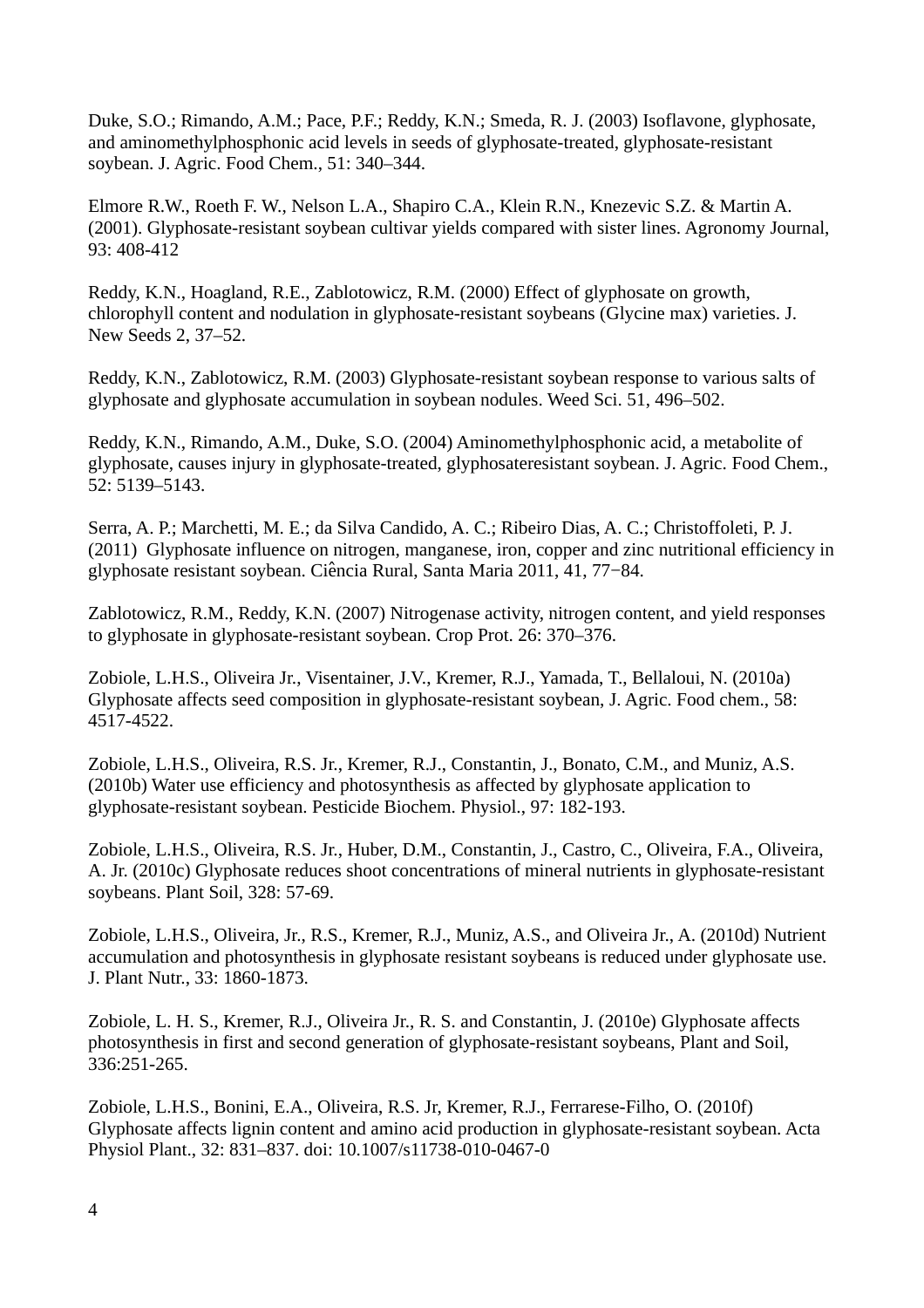Zobiole, L.H.S., Oliveira Jr, R.S., Kremer, R.J., Constantin, J., Yamada, T., Castro, C., Oliveira, F.A., Oliveira Jr, A. (2010g) Effect of glyphosate on symbiotic N2 fixation and nickel concentration on glyphosate-resistant soybean, Appl. Soil Ecol., 44: 176–180.

Zobiole, L.H. S.; Kremer, R.J.; Oliveira, R.S., Jr. & Constantin, J. (2011a) Glyphosate affects micro-organisms in rhizospheres of glyphosate-resistant soybean. Journal of Applied Microbiology, 110: 118-127.

Zobiole, L. H. S., Kremer, R.J., Oliveira Jr., R. S. and Constantin, J. (2011b) Glyphosate affects chlorophyll, nodulation and nutrient accumulation of "second generation" glyphosate-resistant soybean (Glycine max L.). Pesticide Biochemistry and Physiology, 99: 53-60.

Zobiole, L. H. S., Kremer, R.J., Oliveira Jr., R. S. and Constantin, J. (2012) Glyphosate effects on photosynthesis, nutrient accumulation, and nodulation in glyphosate-resistant soybean. Journal of Plant Nutrition and Soil Science, 175 (2): 319–330.

# **3. Toxicology**

#### **3.1 Missing risk assessment of relevant food products**

EFSA states that soybeans are used

"for human consumption, including flours, soybean protein concentrates and various textured products simulating meats, seafoods and cheeses. (…) Whole soybeans are used to produce soy sprouts baked soybeans, and roasted soybeans".

But the data on anti-nutrients and food safety of the processed food and feed only cover a small range of the relevant products. For example, data on soybean sprouts, soymilk and baby food are missing. Without such data, no conclusion can be drawn on food safety.

Replying to concerns voiced by Belgian experts, this is what EFSA had to say about missing data on baby food:

"The EFSA GMO Panel does not know what type of ingredients producers of infant formula use."

This is by no means a satisfactory answer.

EFSA also overlooked the review article by Magaña-Gómez et al. (2009). The authors come to the conclusion that in quite a few of the studies with soybean 40-3-2, there were observable signs of possible effects on health:

"(...) a tendency towards microscopic and molecular changes was observed, suggesting some kind of cell damage. These studies should be used to support further experiments using profiling techniques to screen for potential changes at different cellular levels: gene expression, protein translation, or metabolic pathways."

## **3.2 Residues from spraying omitted by EFSA**

Residues from spraying and their potential effects on health were left out of the EFSA risk assessment all together. But in the Council meeting on 4 December 2008, Member States requested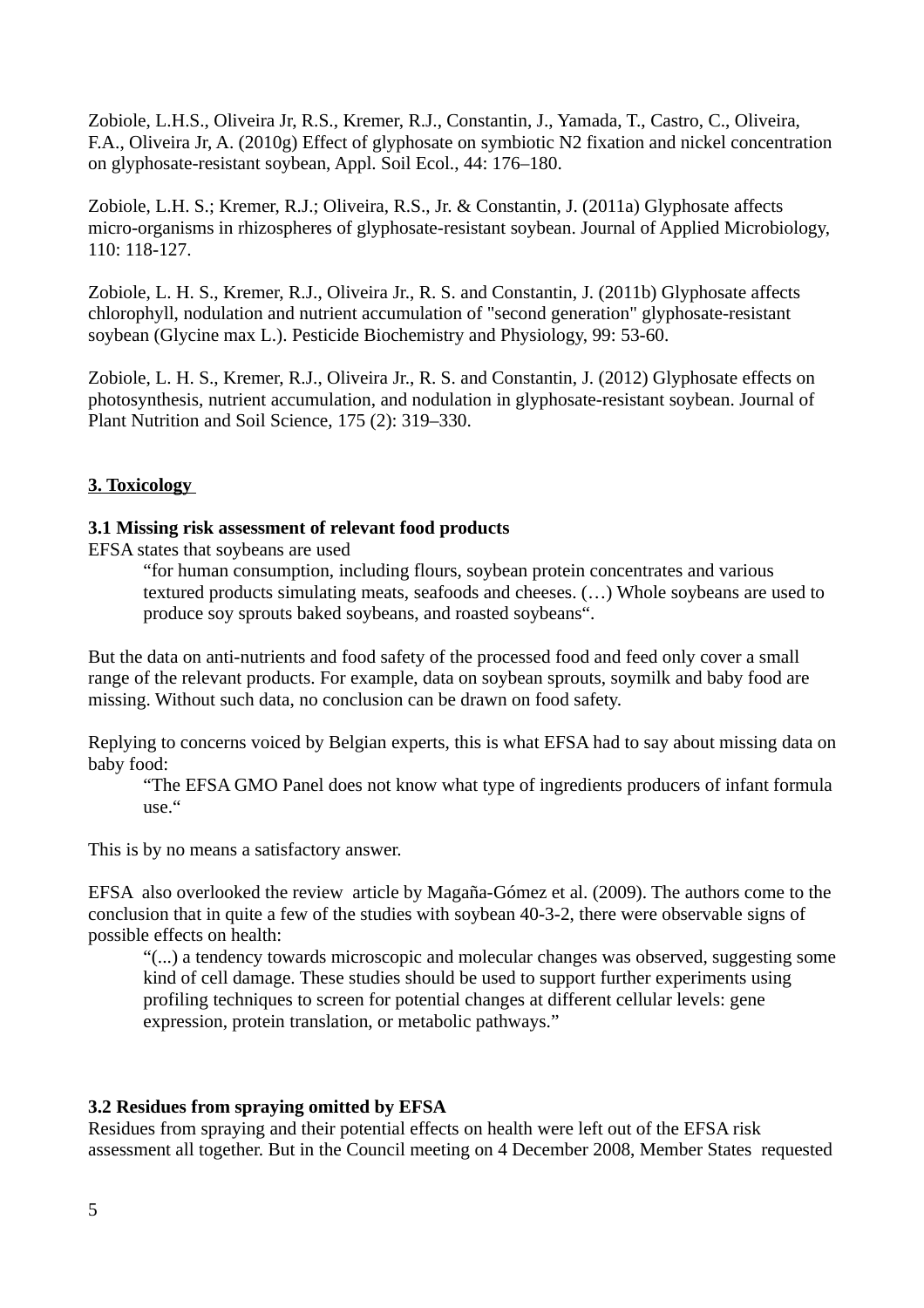a revision of current EU regulations to close the loopholes between the pesticide regulation and the regulation on genetically engineered plants

[http://www.consilium.europa.eu/ueDocs/cms\\_Data/docs/pressdata/en/envir/104509.pdf\)](http://www.consilium.europa.eu/ueDocs/cms_Data/docs/pressdata/en/envir/104509.pdf). This demand is not confined to the usage of the genetically engineered plants in agriculture but includes all relevant products, which might be authorised on the market:

"(...) the mandate includes examination of the criteria and requirements for assessing all GMPs, including GMPs that produce active substances covered by directive 91/414/EEC and herbicide-tolerant GMPs with a view to reviewing them if necessary; (…) RECALLS that the use of plant protection products implies authorisations at national level and EMPHASISES THE NEED for competent authorities involved with the implementation of Directive 2001/18/EC and of Council Directive 91/414/EEC concerning the placing of plant protection products on the market, within the Commission and at national level, to coordinate their action as far as possible;"

A recent legal dossier, commissioned by Testbiotech (Kraemer, 2012) also shows that from a legal point of view, the residues from spraying with complementary herbicides need to be taken into account in the risk assessment of genetically engineered plants.

The GMO panel decided to leave these questions about the risk assessment of residues from spraying to the EFSA pesticide panel. There are, however, several reasons why the risk assessment of genetically engineered plants with herbicide tolerance cannot simply leave the issue of residues from spraying aside:

- Commercial large- scale cultivation of these plants means there is a strong selective pressure on weeds to develop glyphosate resistance, this increases the amount of sprayed herbicides and the load of residues. The complementary herbicides are likely to be sprayed several times during crop growth, thus the pattern of usage and the level of residues can be significantly higher compared to non-resistant crop plants.
- Herbicide tolerant plants are meant to survive the application of the complementary herbicide while most other plants will be killed after short time. Thus, residues of glyphosate, its metabolites and the additives can accumulate and interact in the plants that survive due to their additional genetic information.
- The residues are inevitable constituents of the plants' composition leading to a very specific exposure of the food chain.

A basic prerequisite for risk assessment in this context is reliable data on residue loads from spraying with glyphosate formulations. The amount of these residues depends on the specific agronomic management used in the cultivation of the herbicide resistant plants. However, reliable data covering the actual range of residue load in the plants are not available (Kleter et al., 2011). Without such data, no sound risk assessment of this product can be made.

Several experts warn that a higher toxicity can be expected for glyphosate than previously thought (Benachour, et al., 2007; Paganelli et al., 2010; PAN AP 2009). Further, several studies indicate that there are particular risks to health from genetically engineered glyphosate-tolerant soybeans and the residues from spraying with the complementary herbicide (Malatesta, et al. 2002, 2005, 2008; Cisterna et al., 2008, Magana Gomez et al., 2008)

In this context, the additive POEA also has to be taken into account, as it is even more toxic than glyphosate. In 2010, German authorities prohibited the use of certain glyphosate formulations with a high content of POEA for the production of animal feeds in order to avoid the risk of toxins being passed through the food chain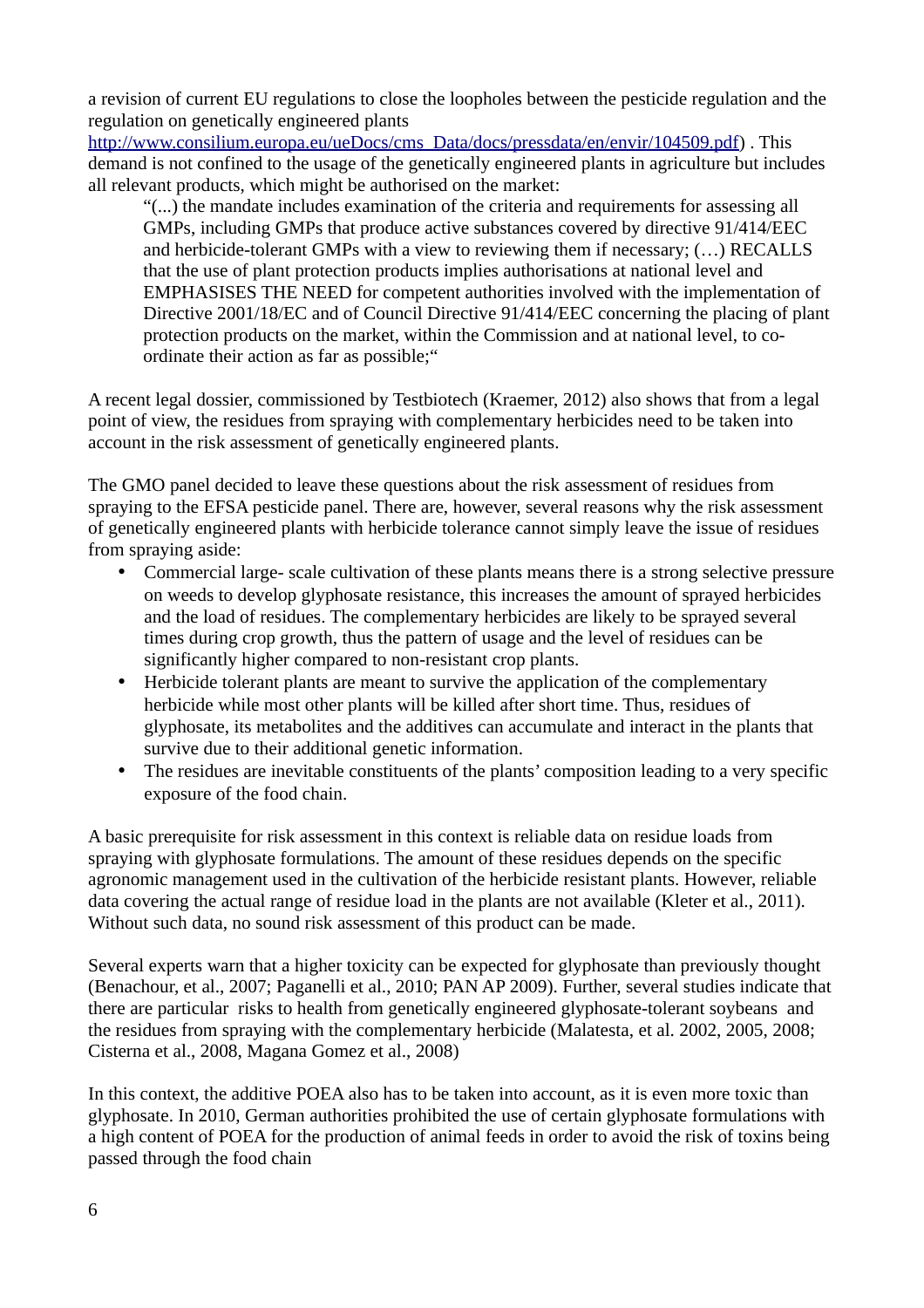[\(www.bvl.bund.de/DE/04\\_Pflanzenschutzmittel/05\\_Fachmeldungen/2010/psm\\_anwendungsbestim](http://www.bvl.bund.de/DE/04_Pflanzenschutzmittel/05_Fachmeldungen/2010/psm_anwendungsbestimmungen_tallowamin-Mittel.html) mungen tallowamin-Mittel.html). If other additives are used their residues would have to be considered, too.

The need for taking the residues from spraying into account is underlined by the fact that s significant proportion of consumers seem to have a substantial load of pesticide residues in their blood. As EFSA (2011) wrote in a letter to the European Commission (DG Sanco) asking for an opinion on the publication by Aris & LeBlanc (2011):

"From the consumer health perspective, the observations described by the authors on the presence of glyphosate and glufosinate in non-pregnant women blood (5% and 18% of the subjects, respectively) and of 3-MPPA in non-pregnant women, pregnant women and the fetal cord blood are not unexpected. It is known that pesticides are generally well absorbed by the gastrointestinal tract and that an exposure to the two herbicides investigated through the consumption of food commodities is plausible."

#### **3.3 Missing assessment of impact on gut organisms**

As stated by EFSA it is known that the microbial community in the soil can be changed by frequent application of glyphosate during cultivation:

"Potential consequences of frequent glyphosate applications in GMHT cropping systems comprise alterations in the microbial community and microbial-mediated processes carried out in the crop rhizosphere, and may encompass effects on potential phytopathogen antagonist interactions (…) Glyphosate released into the rhizosphere of GMHT soybean, combined with the release of high concentrations of carbohydrates and/or amino acids may favour increased fungal root colonisation and growth, including that of fungal soil borne plant pathogens, either directly or indirectly by suppressing bacterial antagonists (Johal and Huber, 2009). A number of studies have shown that glyphosate stimulates the growth of pathogenic fungi (…) Responses of individual fungal species varied depending on their sensitivity to glyphosate; some species express glyphosate sensitive forms of EPSPS and may not metabolise glyphosate (...), whilst others may readily metabolise glyphosate (...)."

EFSA completely overlooks that permanent ingestion of the soybeans that might carry a burden up to 20 mg/ kg of residues from spraying (as allowed by pesticide legislation), may in turn also affect microbial flora in the gut. There are, for example, concerns that permanent ingestion of glyphosate might be a cause of chronic botulism through interfering with the ecology of microorganisms in the gut [\(http://www.pan-germany.org/deu/~news-1102.html\)](http://www.pan-germany.org/deu/~news-1102.html). The data from soil organisms, gives these scenarios sufficient plausibility and cannot be omitted from risk assessment.

There might be also be other relevant issues in relation to changes in the intestinal flora of human and animals related to the ingestion of these soybeans. Thus, targeted feeding studies should be conducted.

#### **3.4 Misleading interpretation on exposure and requirements for monitoring**

EFSA is propagating a completely misleading interpretation of data on the history of exposure to RR soybean in the last ten years:

EFSA is using the calculation from the applicant that 54% of the overall amount of soybean oil for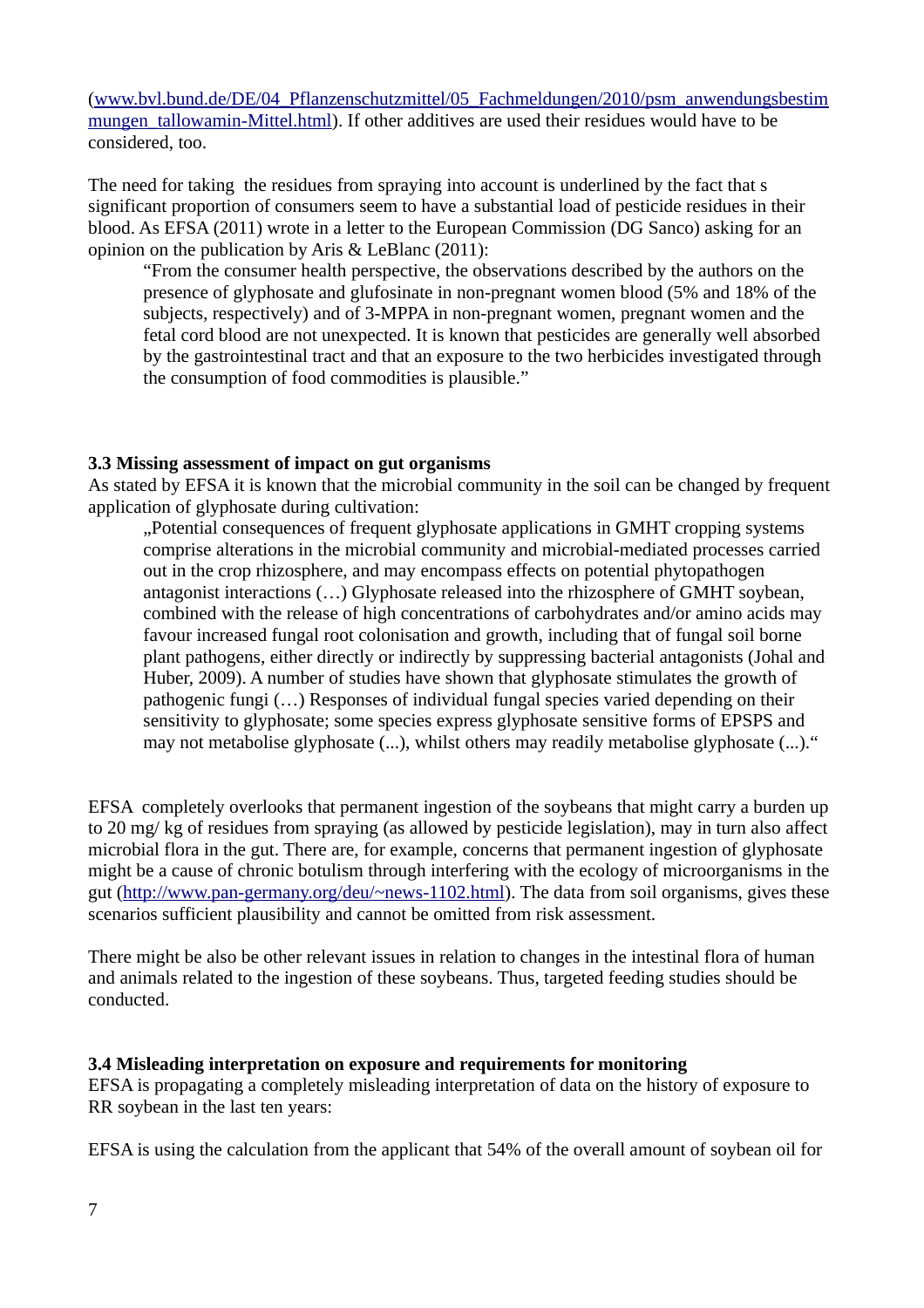the food market might have been produced from genetically engineered soybeans. EFSA does not mention that these products would need labeling and EU food producers were consequently avoiding these products during the last decades. Further, soybean oil is only one and highly processed product derived from soybeans and cannot be used as a basis for surveillance of effects on health as far as genetically engineered soybeans in general are concerned.

On the contrary, genetically engineered soybeans were fed to animals on a large scale. However, no epidemiological data have been made available on animal health since 1996 when the first soybeans were imported. So the EFSA assumption that no effects on health were detected and that no monitoring would be necessary is simply based on a don´t look – don´t find strategy.

The fact that no monitoring at all was conducted in the EU on health effects is, in itself, a severe violation of current EU regulations (see Kraemer, 2012). The EFSA proposal that monitoring is also not required in future is an attack on the interests of farmers and consumers, and in conflict with the EU regulations that foresee monitoring/ general surveillance of health effects in any case where genetically engineered plants enter the market. The EFSA opinion can be interpreted as an attempt to subvert consumer protection as foreseen by EU regulations.

#### **References:**

Aris, A. & LeBlanc, S. (2011) Maternal and fetal exposure to pesticides associated to genetically modified foods in Eastern Townships of Quebec. Canada. Reproductive Toxicology, 31(4): 528-33.

Benachour, N., Siphatur, H., Moslemi, S., Gasnier, C., Travert, C., Seralini, G. E. (2007) Time- and dose-dependent effects of Roundup on human embryonic and placental cells. Arch Environ Contam Toxicol, 53: 126-33.

Cisterna, B., Flach, F., Vecchio, L., Barabino, S. M. L., Battistelli, S., Martin, T. E., Mallatesta, M., Biggiogera, M. (2008) Can a genetically-modified organism-containing diet influence embryo development? A preliminary study on pre-implantation mouse embryos, European Journal of Histochemistry, 52: 263-267.

EFSA (2011) Letter to DG Sanco, 19. August 2011, Ref PB/HF/AFD/mt (2011) 5863329 Request for advice from DG Sanco to analyse the articles on residues associated with GMO/ maternal and fetal exposure in relation to a previous statement from 2007 ...", available upon request

Kleter, G.A., Unsworth J.B., Harris C.A. (2011) The impact of altered herbicide residues in transgenic herbicide-resistant crops on standard setting for herbicide residues, wileyonlinelibrary.com, DOI 10.1002/ps.2128

Kraemer, L. (2012) The consumption of genetically modified plants and the potential presence of herbicide residues, legal dossier compiled on behalf of Testbiotech, http://www.testbiotech.de/sites/default/files/Legal\_Dossier\_Kraemer\_Pesticide\_RA\_PMP.pdf

Magana-Gomez, J. A., Cervantes, G. L., Yepiz-Plascencia, G. and de la Barca, M. C. (2008) Pancreatic response of rats fed genetically modified soybean, Journal of Applied Toxicology, 28, 217-226.

Malatesta, M., Caporaloni, C., Gavaudan, S., Rocchi, M.B.L., Serafini, S., Tiberi, C., Gazzanelli, G. (2002a) Ultrastructural morphometrical and immunocytochemical analyses of hepatocyte nuclei from mice fed on genetically modified soybean, Cell Structure and Function, 27: 173-180.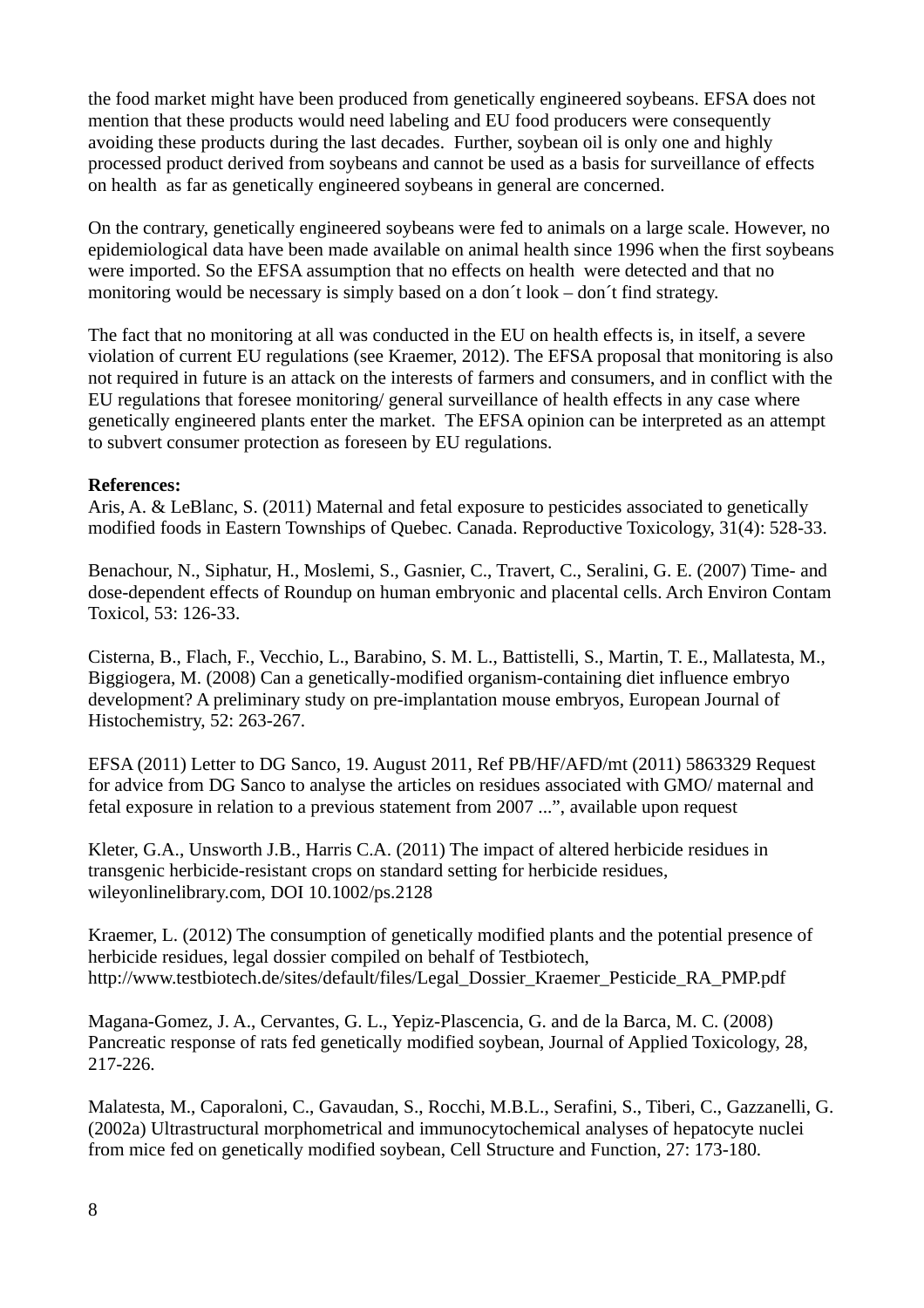Malatesta, M., Caporaloni, C., Rossi, L., Battistelli, S., Rocchi, M.B.L., Tonucci, F., Gazzanelli, G. (2002b) Ultrastructural analysis of pancreatic acinar cells from mice fed on genetically modified soybean. Journal of Anatomy, 201: 409-415.

Malatesta, M., Tiberi, C., Baldelli, B., Battistelli, S., Manuali, E., Biggiogera, M. (2005) Reversibility of hepatocyte nuclear modifications in mice fed on genetically modified soybean, European Journal of Histochemistry, 49: 237-241.

Malatesta, M., Boraldi, F., Annovi, G., Baldelli, B., Battistelli, S., Biggiogera, M., Quaglino, D. (2008) A long-term study on female mice fed on a genetically modified soybean: effects on liver ageing. Histochemistry and Cell Biology, 130: 967-977.

Paganelli, A., Gnazzo, V., Acosta, H., López, S.L., Carrasco, A.E. (2010) Glyphosate-based herbicides produce teratogenic effects on vertebrates by impairing retinoic acid signalling. Chem. Res. Toxicol., August 9. pubs.acs.org/doi/abs/10.1021/tx1001749

PAN AP, Pesticide Action Network Asian Pacific (2009) Monograph on Glyphosate, www.panap.net/en/p/post/pesticidesinfo-database/115

# **4. Allergenicity**

EFSA did not mention Yum et al. (2005) who reported the details of skin tests with the RR- and non-transgenic soybean. They found that the 40-3-2 soybean shows a different binding band compared with wild soy. Furthermore, one patient had a positive skin test result to GMO soybeans only.

To assess allergenicity of the whole food, EFSA and Monsanto refer only to one quite old study (Burks& Fuchs, 1995) that is based on only five samples from the serum of allergic patients. But, as the minutes of a meeting of the working group (WG) "Self Task on Allergenicity" from 24 September 2007 shows, EFSA experts have serious doubts about the reliability of investigations with sera from patients with known allergic reactions to soybeans as performed in this case. According to the minutes,

"More sera from patients are needed but they also need to be well-characterised. Statistical calculations have been done showing that 60-70 well-characterised sera are needed based on variability. Since this might not be feasible, the WG has to consider the reliability od studies with a lower number of sera."

So the Burks&Fuchs (1995) study should no longer be used to show the safety of the genetically engineered soybeans.

Further, as the cited document shows (minutes from a meeting on 24 September 2007), the authorities´ experts are aware that specific investigations would be needed to exclude risks for children:

"Infants are more susceptible towards allergenic reactions as their gastro-intestinal tract differs from adults. A specific assessment for children might therefore be recommended. It needs however to be discussed how this specific pre-market assessment needs to be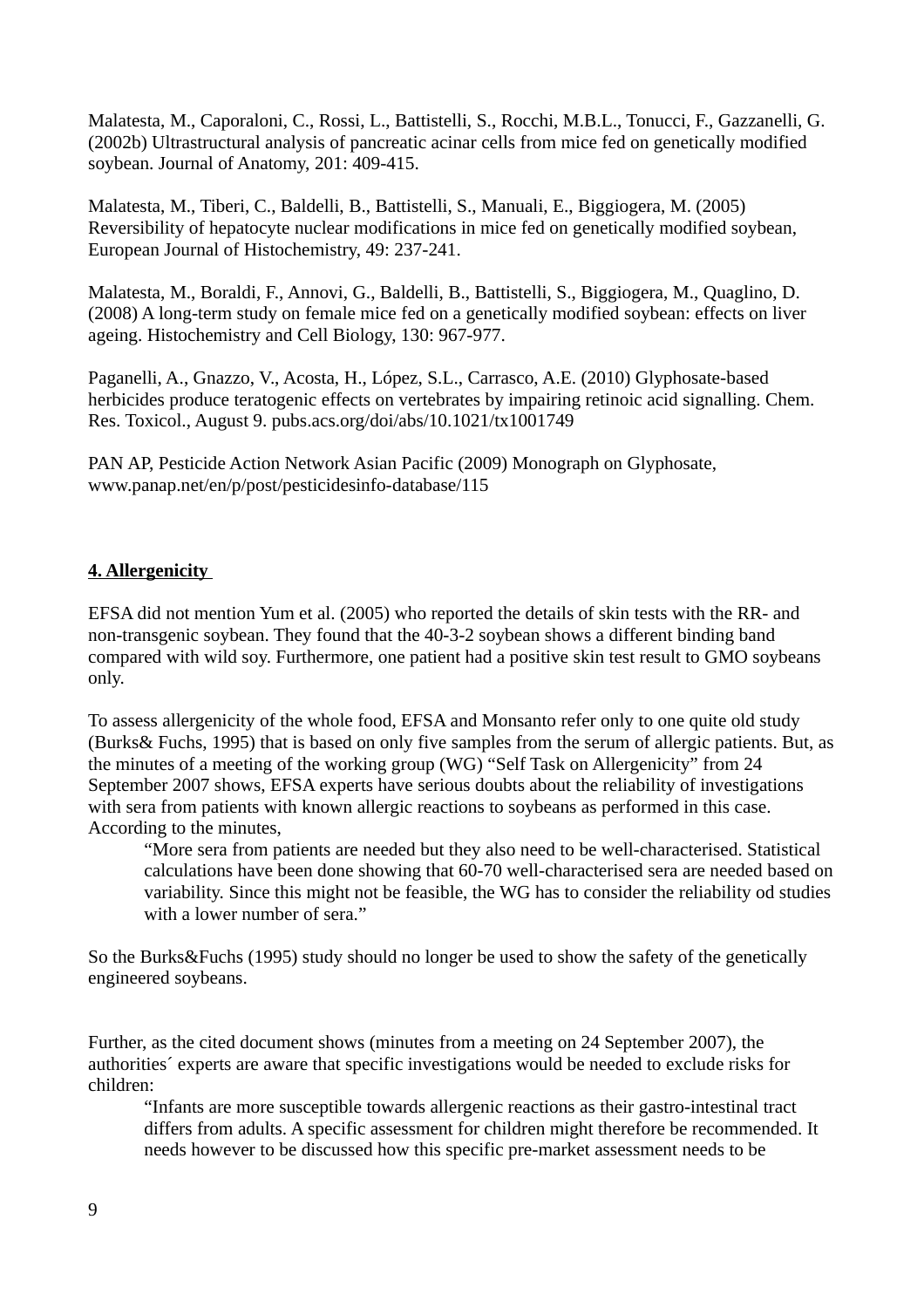performed. It might for instance be recommended that more research is needed on young animal models."

Similarly, the need for more detailed investigations is expressed in EFSA (2010):

"The specific risk of potential allergenicity of GM products in infants as well as individuals with impaired digestive functions (e.g. elderlies, or individuals on antacid medications) should be considered, taking into account the different digestive physiology and sensitivity towards allergens in this subpopulation." (page 46)

However, these specific risks for infants were omitted during the EFSA risk assessment.

In this case, the weight of evidence approach used by EFSA is based on tests that are unreliable, and the necessary detailed risk assessment for infants is completely missing.

# **References:**

Burks, A.W., Fuchs, R.L. (1995) Assessment of the endogenous allergens in glyphosate-tolerant and commercial soybean varieties. Journal of Allergy and Clinical Immunology, 96: 1008–1010.

EFSA (2007) Minutes of the meeting of the EFSA working group (WG) "Self Task on Allergenicity" from 24 September 2007, available upon request.

EFSA, 2010, EFSA Panel on Genetically Modified Organisms (GMO); Draft Scientific Opinion on the assessment of allergenicity of GM plants and microorganisms and derived food and feed. EFSA Journal 2010; 8(7):1700. [168 pp.] doi:10.2903/j.efsa.2010.1700. Available online: www.efsa.europa.eu

Yum, H.Y., Lee, S.Y., Lee, K.E., Sohn, M.H., Kim, K.E. (2005) Genetically modified and wild soybeans: an immunologic comparison. Allergy and Asthma Proc, 26: 210–6.

# **5. Environmental risk assessment**

# **5.1 Wrong assumption about equivalence**

The EFSA conclusion "that soybean 40-3-2 has no altered agronomic and phenotypic characteristics, except for the herbicide tolerance" is not sufficiently based on scientific findings, more investigations concerning environmental risks are required. Unintended changes in plant components - such as those reported for plants sprayed with the herbicide - can lead to a wide range of unexpected ecological behaviour under specific environmental conditions, and might, for example, make plants more vulnerable to plant diseases. Without assessing the publications cited by Testbiotech under the heading "comparative analysis" and without more detailed investigations under controlled environmental conditions no final conclusion can be drawn.

# **5.2 Missing data on risks for pollinators**

EFSA makes a strong statement about missing data being necessary to perform risk assessment on pollinators such as honey bees: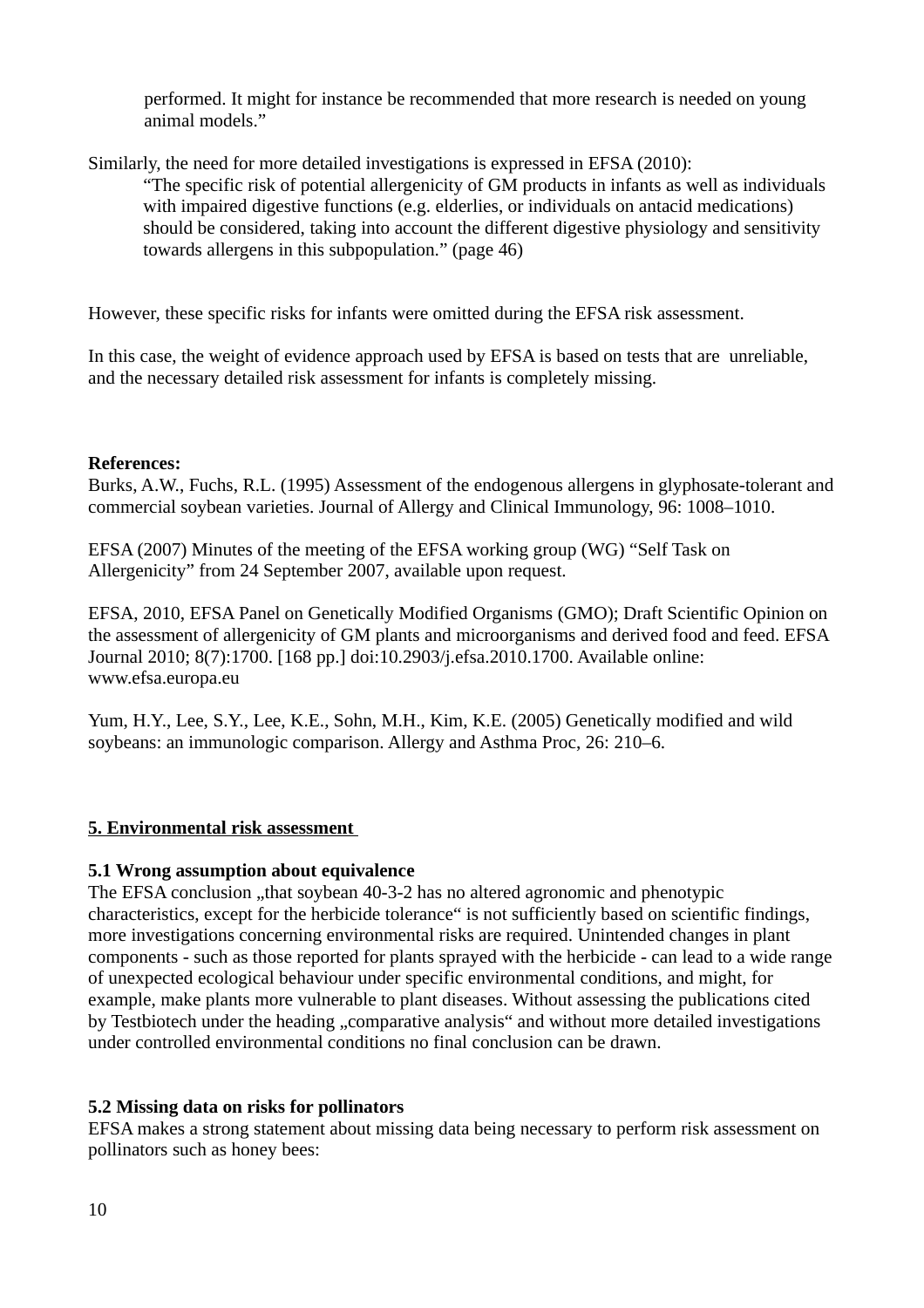"However, no event-specific data on plant-pollinator interactions were provided by the applicant. The EFSA GMO Panel considers that these data are essential for the environmental risk assessment, and therefore scientific uncertainties pertaining to the occurrence of adverse effects on pollinators due to potential unintended changes in soybean 40-3-2 remains." (page 32/33)

This issue is all the more important as beekeepers may be asked to place beehives close to soybean fields in order to increase soybean yield (RIRDC 2009).

However, instead of requesting these data for risk assessment, EFSA agreed to Monsanto proposals to conduct some studies after market authorisation. It would be the first time that official risk assessment was not finalised before market authorization. This is not in line with current EU regulations. Without sufficient data, the precautionary principle must come into force and no commercial cultivation can be allowed.

#### **5.3 Effects on Soil:**

EFSA concludes that negative effects on soil organisms have to be expected:

"On the negative side, there is evidence that, depending upon the specific herbicide regimes applied at the farm level, the cultivation of GMHT crops may: (…) affect soil microbial communities." (page 38)

Further, EFSA cites relevant literature that clearly shows the negative impact of cultivation of the herbicide tolerant crop on soil organisms, and concludes a high risk for change in the microbial ecology - at least if the soybeans are grown consecutively over several years. EFSA also points out that several investigations indicate higher risks of plant fungal diseases:

"Glyphosate released into the rhizosphere of GMHT soybean, combined with the release of high concentrations of carbohydrates and/or amino acids may favour increased fungal root colonisation and growth, including that of fungal soil borne plant pathogens, either directly or indirectly by suppressing bacterial antagonists (Johal and Huber, 2009). A number of studies have shown that glyphosate stimulates the growth of pathogenic fungi such as Fusarium, Pythium, Phytopthora, Corynespora and Sclerotinia, and can inhibit beneficial fungi. Responses of individual fungal species varied depending on their sensitivity to glyphosate; (… ) In a laboratory study, growth of the plant pathogens Pythium ultimum and Fusarium solani could be stimulated or inhibited, depending on glyphosate concentration (Kawate et al., 1992). Kremer and Means (2009) reported that Fusarium spp. colonisation levels of roots of GMHT soybean receiving glyphosate were two to five times higher, compared with soybean receiving no herbicides, or a conventional herbicide, indicating that glyphosate induces fungal colonisation of soybean rhizospheres and hence affects the ability of plants to suppress potential pathogen colonisation and root infection." (page 44/45)

EFSA refers to other publications that found less impact on soil organisms and fungal diseases. But these studies are in no way sufficient to contradict the studies that show severe effects on soil organisms and plant diseases. EFSA even assumes the effects would be of such minor relevance that not case specific monitoring would be required. In consequence, EFSA is taking a biased position that is not sufficiently based on scientific evidence.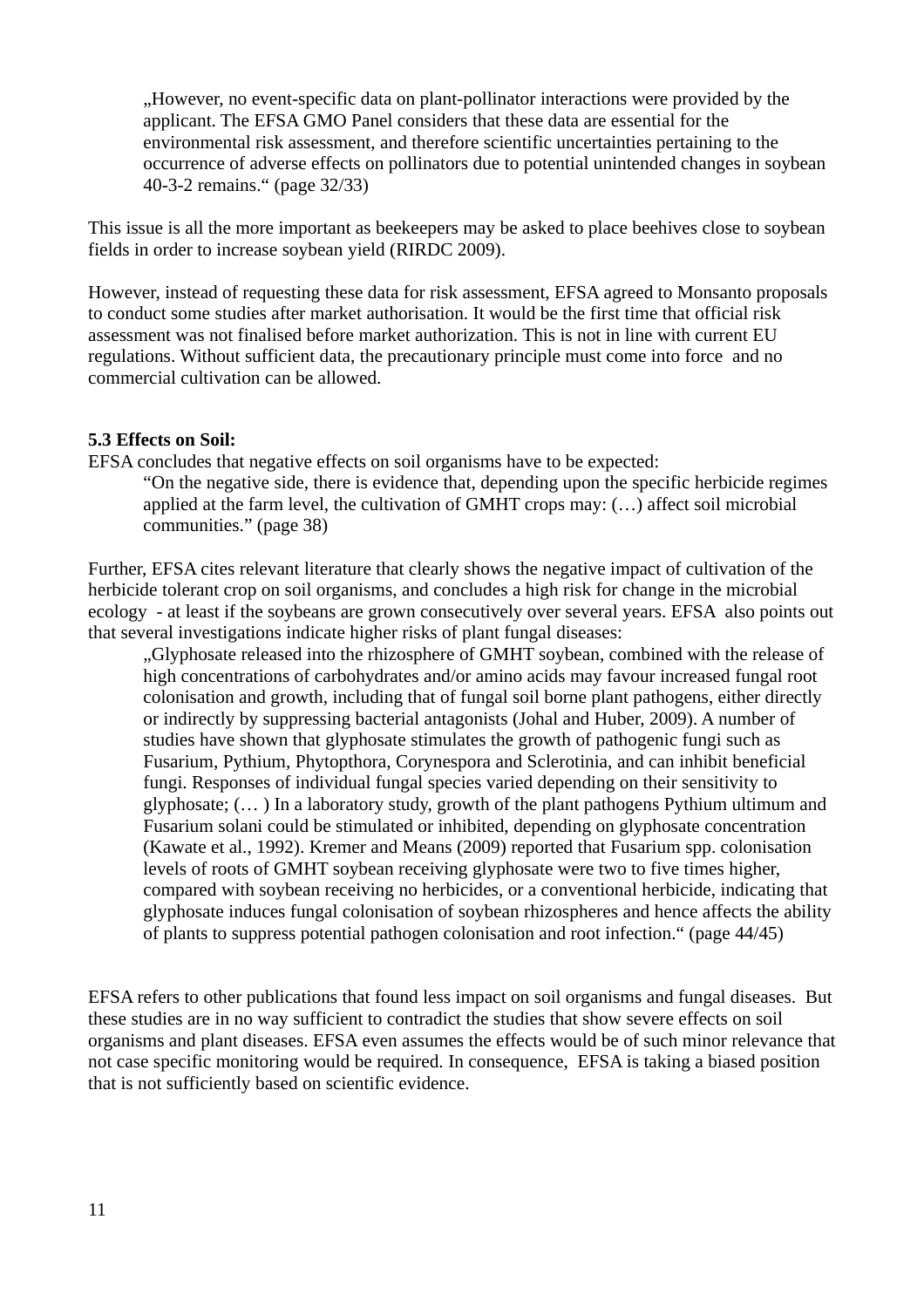#### **5.4 Resistant weeds:**

EFSA acknowledges that increasing resistance of glyphosate resistant weed is a problem on global scale – caused by the introduction of Monsanto´s herbicide resistant plants:

"contradicting the initial speculations that the evolution of glyphosate resistant weeds was unlikely (...). Currently, 21 weed species have evolved glyphosate resistant populations globally and 12 glyphosate resistant weed species (such as Amaranthus palmeri, A. rudis, A. tuberculatus, Ambrosia artemisiifolia, A. trifida, and various Conyza and Lolium spp.) have been identified in the USA , most of which evolved resistance to glyphosate in GMHT cropping systems (...). Likewise, in cultivation areas of GMHT crops in Argentina and Brazil, glyphosate resistant populations of Sorghum halepense and Euphorbia heterophylla have been reported, respectively (...)." (page42)

In other words, these effects are being observed in all regions where the genetically engineered soy is grown on a large scale for a longer period of time. Meanwhile, glyphosate-resistant weed populations have been described for at least 23 weed species (www.weedscience.org). EFSA assumes that these effects can be mitigated by crop rotation, but this assumption is not based on any experience. There are several effects described that can lead to an increase in herbicide resistance in weed. The evolutionary mechanisms behind the observed fast adoption of resistance in weed species is not fully understood. Further, it is known that resistance once established, can spread quickly amongst the weedy species. The EFSA conclusion that negatives effects can be mitigated implies a too high level of uncertainty.

The Commission should give a clear signal that based on current experience this technology cannot be regarded as promoting sustainable agriculture, and therefore cultivation of the soybeans within the EU cannot be permitted.

## **5.5 Effects on biodiversity**

EFSA states that cultivation of the soybean can cause severe harm to biodiversity:

"The EFSA GMO Panel is of the opinion that potential adverse environmental effects of the cultivation of soybean 40-3-2 are associated with the use of the complementary glyphosatebased herbicide regimes. These potential adverse environmental effects could, under certain conditions, comprise: (1) a reduction in farmland biodiversity; (2) changes in weed community diversity due to weed shifts; (3) the selection of glyphosate resistant weeds; and (4) changes in soil microbial communities."

However, EFSA does not include evidence that the cultivation of glyphosate tolerant plants puts populations of endangered species at risk e.g. protected butterflies. Brower et al (2011) and Pleasants & Oberhauser (2012) have shown a dramatic decline in the population of Monarch butterflies caused by a reduction in milkweed species in the regions where these genetically engineered crops are cultivated. In Europe, there could be similar hazards that would need assessment when it came to large-scale cultivation. This example shows that EFSA risk assessment is deficient in regard to even the most crucial elements in environmental risk assessment.

Furthermore, EFSA omitted potential effects on wildlife species, aquatic systems and highly suspectible organisms like amphibians (Relyea, 2012) or fish.

Consequently, the risks for biodiversity are likely to be much higher than described by EFSA, crucial data such as risk for pollinators are missing and relevant uncertainties are not mentioned in the opinion.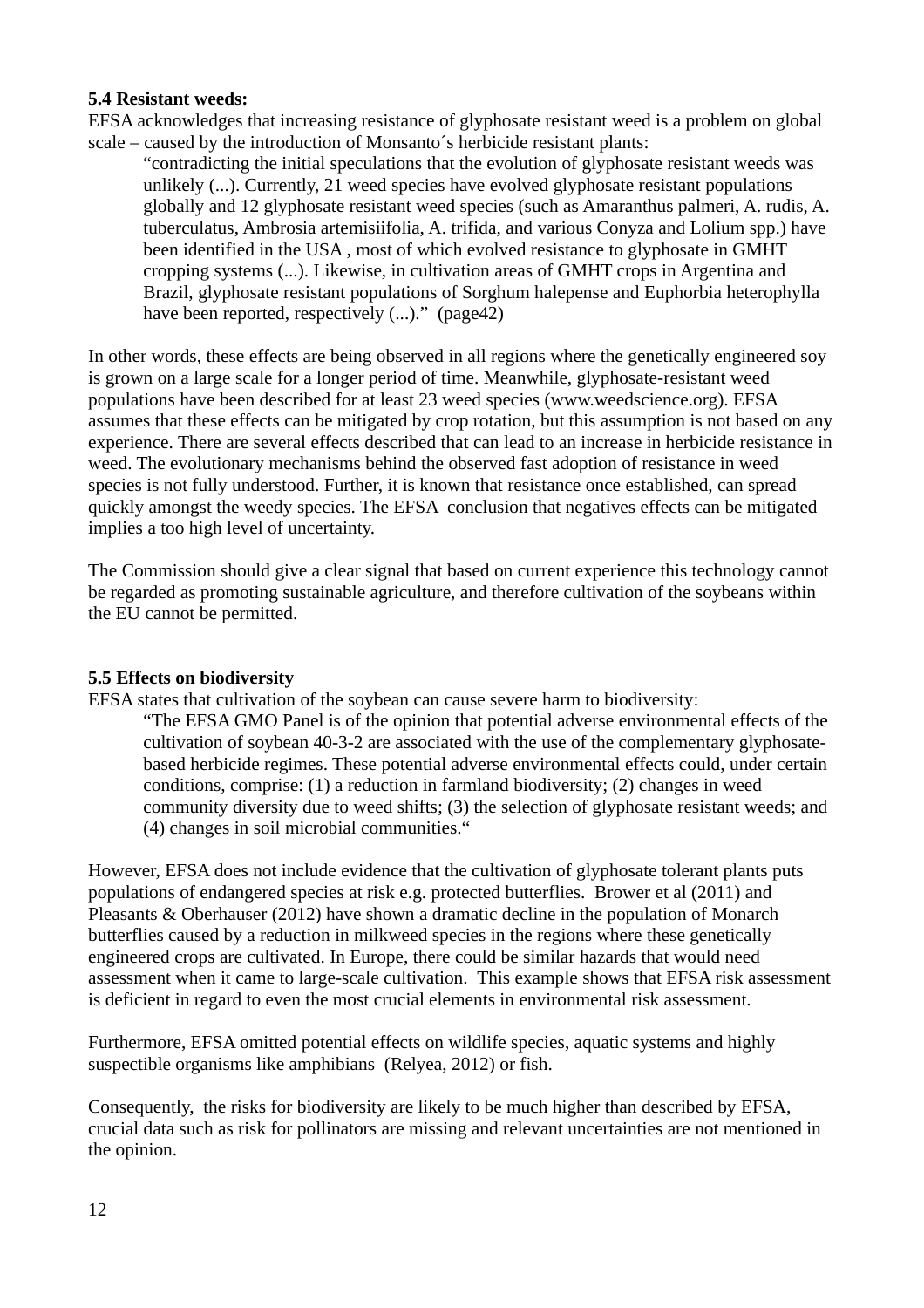## **References:**

Brower, L.P., Taylor, O.R., Williams, E.H., Slayback D.A., Zubieta, R.R. Ramirez, M.I., (2011) Decline of monarch butterflies overwintering in Mexico: is the migratory phenomenon at risk?, Insect Conservation and Diversity doi: 10.1111/j.1752-4598.2011.00142.x

Johal, G.S., Huber, D.M (2009) Glyphosate effects on diseases of plants. European Journal of Agronomy, 31: 144–152.

Kawate, M.K., Kawate, S.C., Ogg, A.G., Kraft, J.M. (1992) Response of Fusarium solani f. sp. pisi and Pythium ultimum to glyphostae. Weed Science, 40: 497–502.

Kremer, R.J., Means, N.E. (2009) Glyphosate and glyphosate-resistant crop interactions with rhizosphere microorganisms. European Journal of Agronomy, 31: 153–161.

Pleasants, J.M & Oberhauser K.S. (2012) Milkweed loss in agricultural fields due to herbicide use: Effect on the Monarch Butterfly population. Insect Conservation and Diversity, DOI: 10.1111/j.1752-4598.2012.00196.x

Relyea, R.A. (2012) New effects of Roundup on amphibians: Predators reduce herbicide mortality; herbicides induce antipredator morphology. Ecological Applications 22: 634-647. <http://dx.doi.org/10.1890/11-0189>

RIRDC (2009) Pollination, Soybean. http://www.rirdc.gov.au/programs/established-ruralindustries/pollination/soybean.cfm.

## **Conclusion on environmental risk assessment:**

When observations on large-scale cultivation of herbicide tolerant crops in countries such as Argentina and the USA are taken into account, the cultivation of these crops cannot be regarded as sustainable. The expectation that the negative impact of large-scale cultivation can be reduced by risk mitigation measures is a matter of theoretical expectation rather than one of practical experience. Cultivation of these herbicide resistant plants poses risks to biodiversity, plant health, soil fertility and enables the emergence of herbicide resistant weeds. There is substantial indication that plant diseases, e.g. increased infestation with fungal diseases are caused by the large-scale cultivation of glyphosate tolerant crops. The negative impact on plant growth and plant health can even be transmitted to other plants cultivated in the same field in the following year (Bott et al., 2011, Bott et al., 2008).

The risk manager should give a clear signal that agriculture in the EU is giving sufficient weight to sustainability in agricultural production and, therefore, the cultivation of herbicide-tolerant crops such as soybean 40-3-2 should not be regarded as an option.

#### **References:**

Bott, S., Tesfamariam, T., Candan, H., Cakmak, I., Römheld, V., Neumann, G. (2008) Glyphosateinduced impairment of plant growth and micronutrient status in glyphosate-resistant soybean (Glycine max L.), Plant Soil, 312:185–194.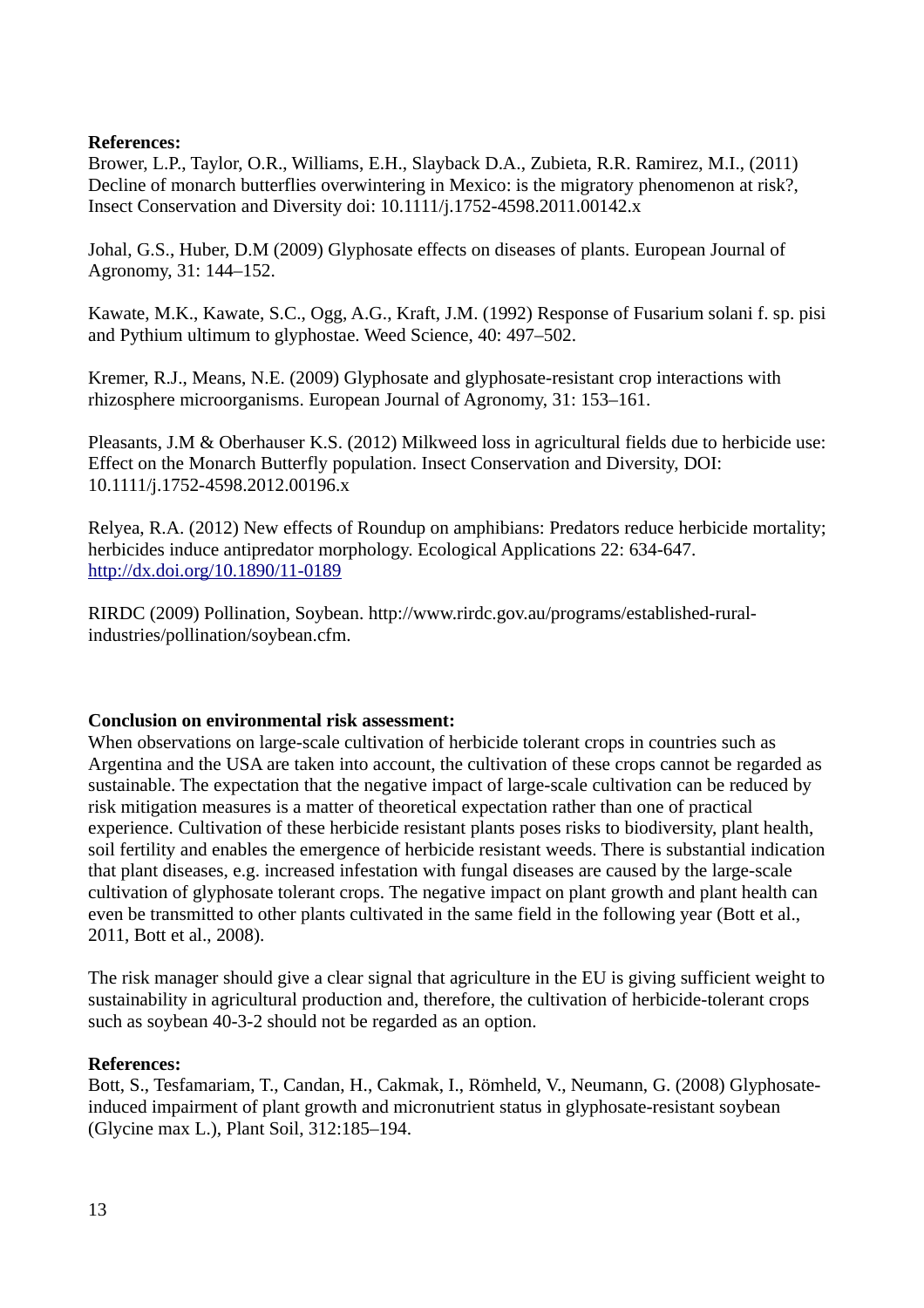Bott, S., Tesfamariam, T., Kania, A., Eman, B., Aslan, N., Roemheld, V. Neumann, G. (2011) Phytotoxicity of glyphosate soil residues re-mobilise4d by phosphate fertilization. Plant Soil, 315: 2-11. DOI 10, 1007/s11104-010-06989-3.

# **6. Others**

As a recent legal dossier compiled by Professor Ludwig Kraemer shows, the decision not to monitor any health effects violates the requirements of EU regulations. Directive 2001/18 and Regulation 1829/2003 both require that potential adverse effects on human health of genetically modified plants are controlled during the use and consumption stage, including in those cases that such effects are unlikely to occur. Monitoring also has to include residues from spraying with the complementary herbicide.

Thus, the EFSA opinion that monitoring of health effects is unnecessary, is wrong and in contradiction to current EU regulations.

In its opinion, EFSA suggests several times that no negative effects on health have emerged after several years of using these plants in food and feed. However, it should be stated very clearly that despite the requirements of EU regulation, no systematic data were collected on human and animal health. Consequently, we have the same situation within the EU that the Commission described in a dossier forwarded to the WTO (European Communities, 2005):

"As regards food safety, even if some GM products have been found to be safe and approved on a large scale..., the lack of general surveillance and consequently of any exposure data and assessment, means that there is no data whatsoever available on the consumption of these products – who has eaten what and when. Consequently, one can accept with a high degree of confidence that there is no acute toxicological risk posed by the relevant products, as this would probably not have gone undetected – even if one cannot rule out completely acute anaphylactic exceptional episodes. However, in the absence of exposure data in respect of chronic conditions that are common, such as allergy and cancer, there simply is no way of ascertaining whether the introduction of GM products has had any other effect on human health."

It is now the time to take action to protect consumers and the environment as foreseen by EU regulations before any new decsisions are taken upon further authorisations.

**Technical remark:** The way that the EFSA presents its opinions causes considerable confusion. Several opinions and updates are available on this crop. In the latest EFSA opinion, some food and feed aspects were discussed broadly, even though they had been assessed previously. Other aspects that were assessed in the previous opinion were left aside. A possible solution for this situation might be that EFSA should always present all relevant findings on each event in its 'final' opinions regardless of whether these concern usage in food and feed or crop cultivation.

## **References:**

European Communities (2005) Measures affecting the approval and marketing of biotech products (DS291, DS292, DS293). Comments by the European Communities on the scientific and technical advice to the panel. 28 January 2005, http://trade.ec.europa.eu/doclib/html/128390.htm